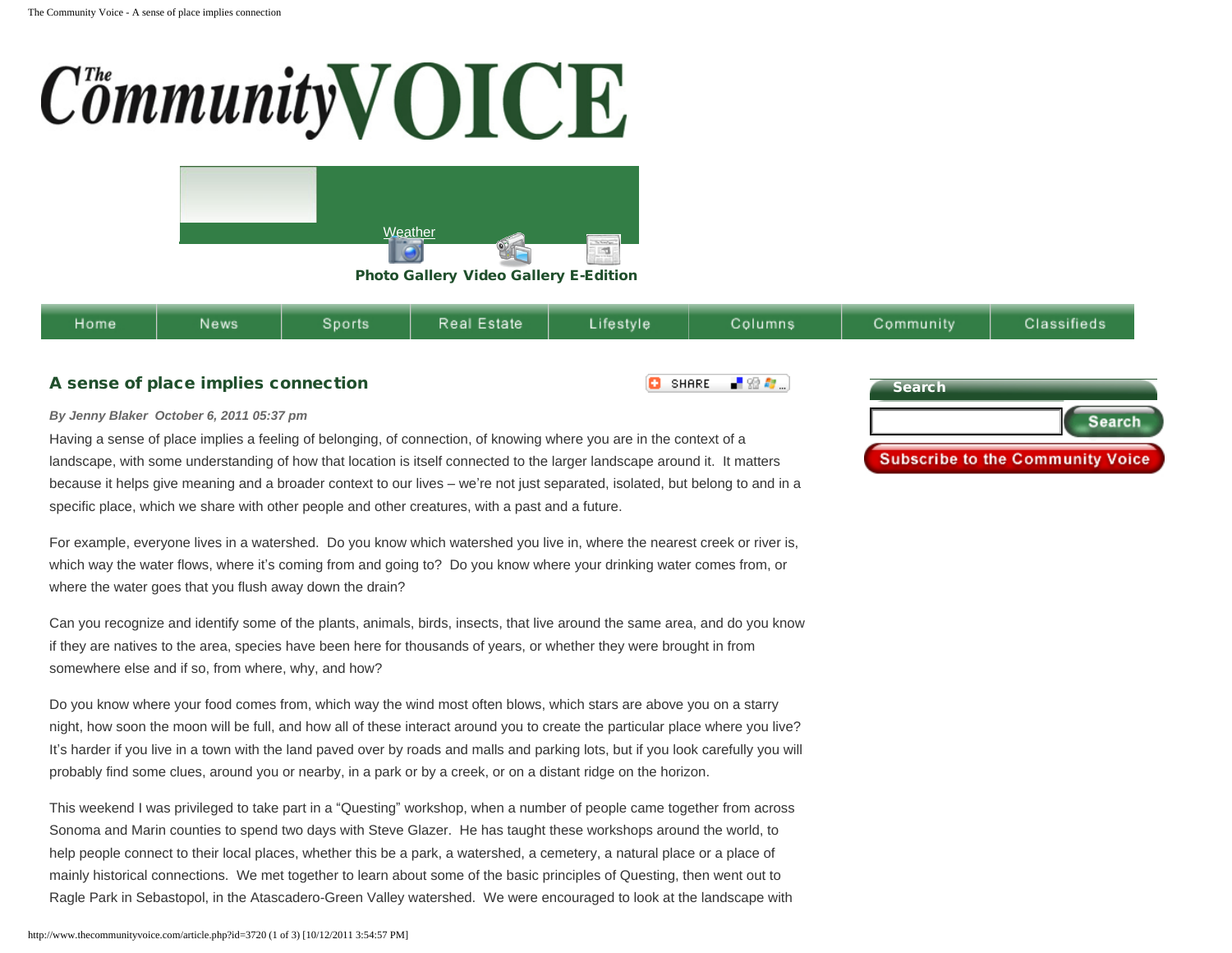The Community Voice - A sense of place implies connection

questioning eyes, noticing the skyline and the ridges, the slopes and hills, the way the water flows, the plants around us in the wetlands, by the creek, on the grassy hillsides.

The idea of Questing is to create a kind of treasure trail, in prose and verse, through a landscape which will familiarize people to it in a new way, highlighting certain themes through questions and observations, engaging them in activities, so that they too get to fully experience the place, whether they're seeing it for the first time, or whether they have walked there a hundred times but can still see it from a fresh perspective.

Quests can be targeted at any age group, for children or adults or a mixture of both, on any theme that helps people to pay attention, to ask questions, to understand and to connect to the land.

We hope that the Quest we began to create this weekend will become a permanent feature of Ragle Park so that others can learn from and share our experiences and insights. We also hope that by having learned by doing, those who participated will be inspired to create their own Quests in other places, leading others to learn and explore them too. Perhaps those who are interested can get together to help create a Quest in the southern Laguna area around Cotati and Rohnert Park.

*Jenny Blaker is Outreach Coordinator of Cotati Creek Critters. For further information about Questing see www. poeticsofplace.com.*

Post Your Comments:

| <b>Comments</b>                   |                         |
|-----------------------------------|-------------------------|
|                                   |                         |
|                                   |                         |
| <b>Submit</b>                     |                         |
| <b>Email Marketing Made Easy!</b> | <i><b>"iContact</b></i> |

Ensure Your Messages Reach the inbox.